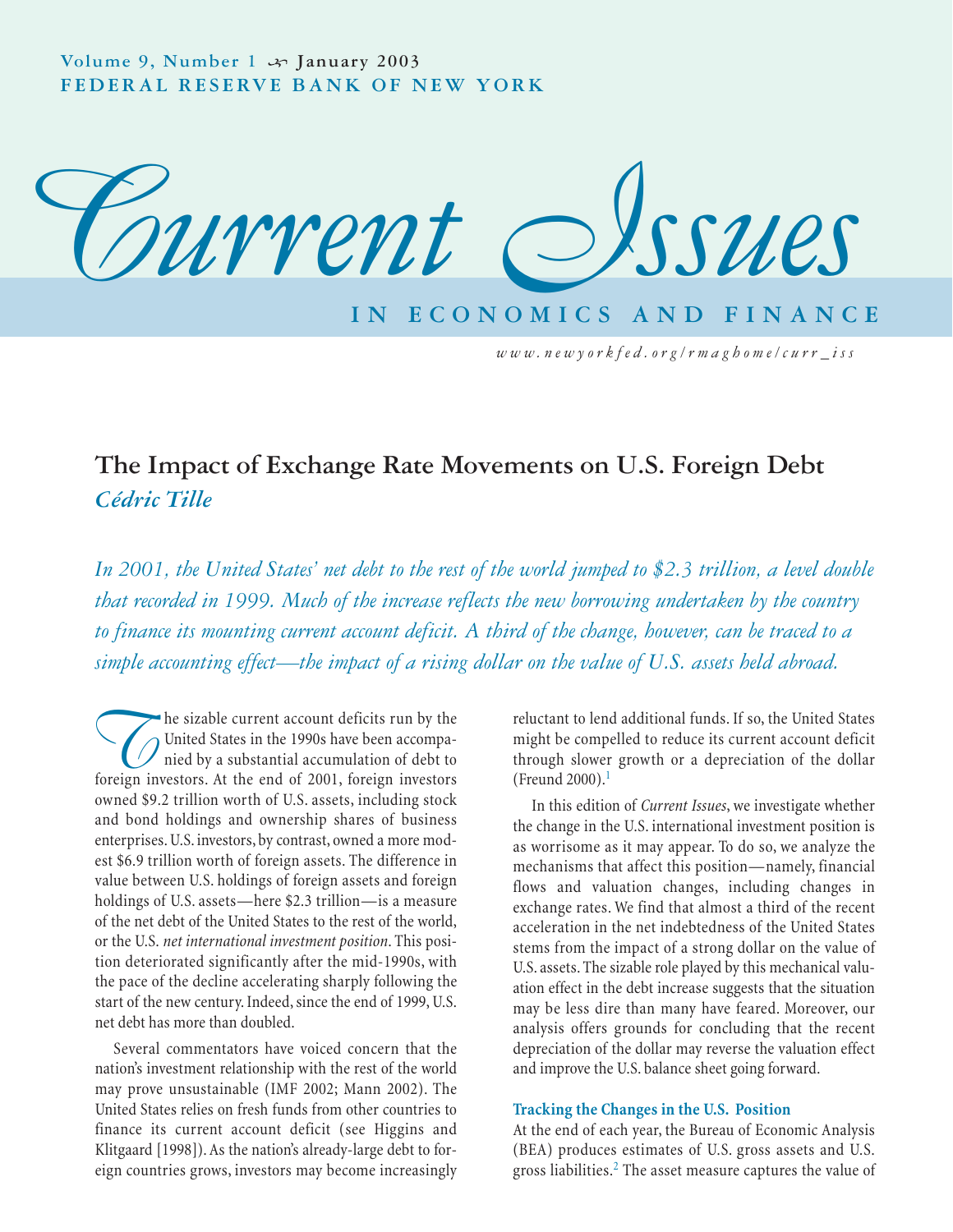U.S. residents' holdings of foreign stocks and bonds, ownership of foreign business enterprises (*foreign direct investment*), and claims on foreign banks, as well as U.S. official reserves. The liabilities measure captures the value of U.S. assets held by foreign residents. The BEA bases its estimates of gross assets and liabilities on data gathered through periodic benchmark surveys conducted by the U.S. Treasury.<sup>3</sup>

The most recent available BEA numbers are for the end of 2001 and incorporate revisions from the results of the 2000 benchmark survey of Foreign Holdings of U.S. Long-Term Securities.<sup>4</sup> While the value of portfolio holdings in equities and bonds can easily be measured from market indexes, valuing the stock of foreign direct investments is less straightforward. The BEA publishes estimates based on two different measures: current cost (derived from the current replacement cost of the capital) and market value (derived from stock market indexes, starting in 1982). Although the two measures yield similar results, we use the second of the two because it captures changes in market valuations.<sup>5</sup>

The BEA's estimates of gross assets and gross liabilities provide a useful picture of the U.S. financial position relative to the rest of the world. By subtracting the value of U.S. gross liabilities from the value of U.S. gross assets, we arrive at the net international investment position of the United States.

If we track the changes in this position over the past twenty years, we see a marked deterioration (Chart 1). In 1982, the nation's gross assets exceeded its gross liabilities by \$0.2 trillion. By 1989, however, the U.S. net position had turned negative, indicating that the country had become a net debtor to the rest of the world. The U.S. position declined further in subsequent years until, at the end of 2001, the nation owed the world \$2.3 trillion in net terms. By this mea-

#### Chart 1 U.S. Net International Investment Position Assets minus Liabilities



Source: U.S. Department of Commerce, Bureau of Economic Analysis.

sure, the United States was one of the biggest debtors among all industrialized economies.<sup>6</sup>

Although the net international investment position of the United States has fallen throughout the 1982-2001 period, the rate of the decline has increased sharply in recent years (Table 1). Until 1995, the U.S. position deteriorated, on average, by no more than \$50 billion a year. Between 1995 and 1999, the pace picked up, reaching an annual average of \$178 billion. The most rapid deterioration, however, took place between the end of 1999 and the end of 2001, when the U.S. position fell \$628 billion on average each year and the country's net foreign debt more than doubled.<sup>7</sup>

A look at the individual paths of U.S. gross assets and U.S. gross liabilities over these same intervals is also revealing. One might expect that the deterioration of the U.S. net international investment position after 1982 stemmed in part from a contraction in the value of U.S. assets. In fact, however, the value of these assets rose over much of the period and nearly doubled between 1995 and 1999 (Chart 2 and Table 1). This increase was accompanied by a similar, but larger, increase in the value of U.S. liabilities. The especially sharp upswing in both assets and liabilities during the 1990s reflects the enormous growth in international financial integration during this decade.<sup>8</sup>

After 1999, however, the path of gross assets diverged from that of gross liabilities. While the value of gross liabilities kept increasing (albeit at a reduced pace), the value of gross assets leveled off in 2000 and then fell (Chart 2 and Table 1).<sup>9</sup> Clearly, the steep decline in the U.S. net international investment position after 1999 owes much to this drop in asset value at the start of the century.

#### **Financial Flows and Valuation Changes**

Thus far, we have tracked the deterioration of the U.S. investment position and the movements in assets and liabilities that underlie it. But to understand the evolution of the U.S. position more fully—and to determine whether the enormous buildup of debt to foreign investors is as troubling as it appears—we need to examine the two mechanisms that

#### Table 1

#### **Average Annual Changes in U.S. Positions** Billions of Dollars

|                   | 1982-90 | 1990-95 | 1995-99 | 1999-2001 |
|-------------------|---------|---------|---------|-----------|
| Gross assets      | 167     | 327     | 864     | $-262$    |
| Gross liabilities | 217     | 363     | 1,042   | 366       |
| NIIP              | $-50$   | $-36$   | $-178$  | $-628$    |

Source: U.S. Department of Commerce, Bureau of Economic Analysis.

Notes: NIIP is the net international investment position. All positions are measured at year-end.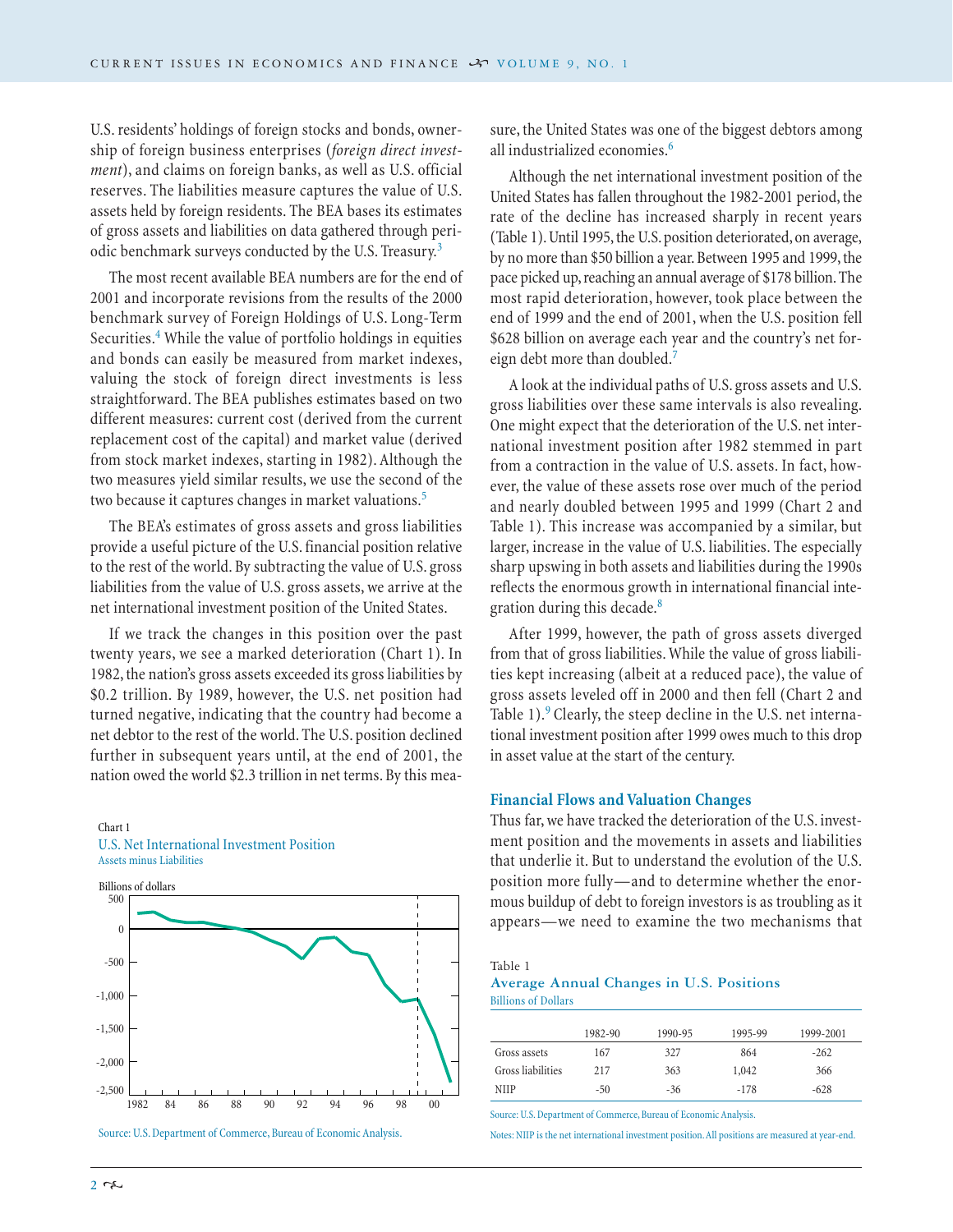#### Chart 2 U.S. Gross Asset and Gross Liability Positions



Source: U.S. Department of Commerce, Bureau of Economic Analysis.

affect assets and liabilities: changes in financial flows and changes in valuation.

**Financial flows.** The U.S. net international investment position declines when the country borrows fresh funds from the rest of the world. This inflow of funds is driven by the current account deficit: Because the United States imports more goods and services than it exports, the proceeds from exports are insufficient to pay for the full cost of imports. The country must make up the difference either by liquidating its assets abroad or by obtaining new credit from foreigners. In its recourse to such financing—and the ensuing decline in its position—the country might be likened to a household that weakens its financial position by increasing its credit card debt to pay for current consumption.

**Valuation changes.** Even when no new borrowing occurs, the U.S. net international investment position may rise or fall with changes in the value of the existing stocks of assets and liabilities. Valuation changes can take the form of fluctuations in asset prices or changes in exchange rates. To understand how such changes affect the U.S. net investment position, consider the impact of a U.S. stock market boom. The rise in the value of U.S. equities held by foreign investors would increase U.S. gross liabilities and consequently reduce the country's net investment position. The sensitivity of the country's position to valuation changes can also be understood through an analogy to a household that sees its financial position decline with a drop in stock prices.

The degree to which each of these mechanisms shapes the U.S. net international investment position will affect the judgments we make about the gravity of the U.S. net debt problem. An accumulation of new liabilities by the United States that stems from persistent current account deficits can be a significant cause for concern. Reducing, or even stabilizing, the stock of U.S. liabilities will require cutbacks in investment and spending that can impose strain on the economy by slowing growth (Freund 2000). However, a worsening of the net international investment position that results from valuation effects is relatively less worrisome. Because asset prices and exchange rates exhibit more volatility than real variables such as GDP, the net international investment position can be quickly stabilized or reduced through price movements, with little adverse impact on growth.

## **A Decomposition of the Changes in U.S. Gross Assets and Gross Liabilities**

To assess the relative importance of financial flows and valuation changes in shaping the path of the U.S. net international investment position, we break down the changes in U.S. gross assets and U.S. gross liabilities over the 1990-2001 period by their source. Data published by the Bureau of Economic Analysis allow us to distinguish the contribution of valuation changes from that of financial flows fairly easily. Disentangling the contributions of asset price fluctuations and exchange rate shifts—the two forms of valuation change—is more difficult, however. The figures appearing in the *Survey of Current Business* cover only preliminary data for the most recent year.<sup>10</sup> We rely on these preliminary data to construct estimates of the effects of asset price changes and exchange rate shifts after 1990.<sup>11</sup>

## *How Valuation Effects Work*

Before we present our findings, we comment briefly on the magnitude and direction of valuation effects on the U.S. gross and net positions. The impact of asset price changes on the U.S. net position depends on the extent to which U.S. and foreign asset markets move in step. If the markets are indeed correlated, a price change can alter the value of U.S. gross assets and U.S. gross liabilities to a similar extent. Since the change in gross liabilities largely offsets the change in gross assets, the impact on the net international investment position is likely to be moderate.

Whether the valuation effects from currency movements improve or weaken the U.S. net position depends on the exchange rate exposure of the gross assets and gross liabilities. For example, an appreciation of the dollar reduces the value (in dollars) of assets and liabilities denominated in foreign currency but has no impact on the value (in dollars) of assets and liabilities denominated in dollars. If foreigncurrency-denominated securities account for a smaller amount of U.S. gross assets than of U.S. gross liabilities, an appreciation of the dollar will reduce the value of these assets by less than it reduces the value of the liabilities, leading to an improvement in the net international investment position. By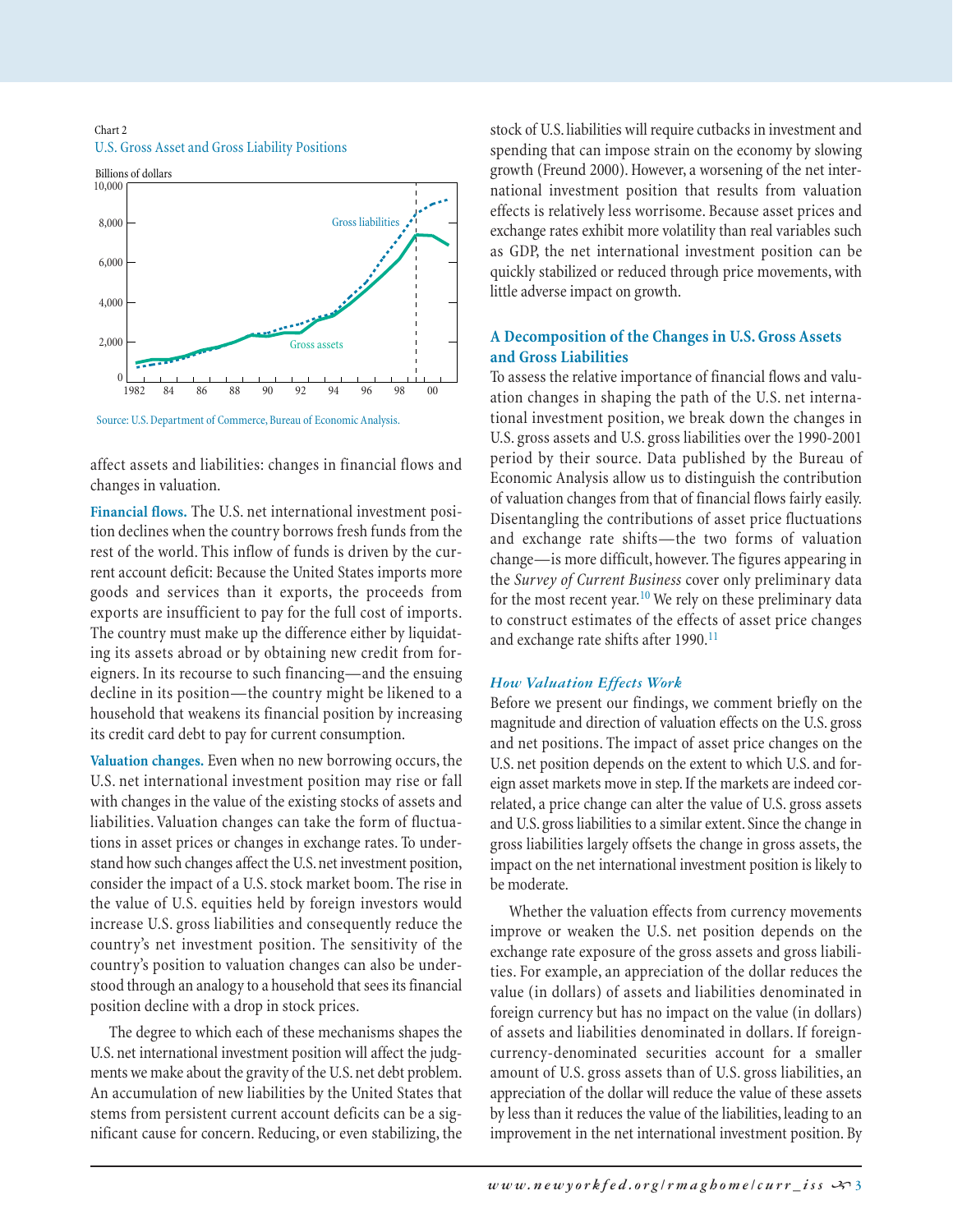contrast, if foreign-currency-denominated securities make up a larger amount of U.S. gross assets than of U.S. gross liabilities, the stronger dollar will lower the value of U.S. gross assets by more than it lowers the value of U.S. gross liabilities, and the net international investment position will worsen. Since the latter condition actually holds—securities denominated in a foreign currency account for a larger amount of U.S. assets than of U.S. liabilities—we can expect an appreciation of the dollar to hurt the net international investment position.<sup>12</sup>

## *Effects of Financial Flows, Asset Prices, and the Exchange Rate on U.S. Gross Positions*

Our decomposition of the changes in U.S. gross assets and gross liabilities shows that the substantial increase in the value of assets and liabilities between 1990 and 1999 was driven largely by financial flows and rising asset prices (Chart 3). The large role played by these forces reflects the rapid growth in international financial integration during the decade and the surge in the stock markets of most industrialized countries between December 1995 and December 1999 (Table 2). By contrast, the exchange rate had a relatively limited effect on

## Chart 3 Accounting for the Changes in U.S. Gross Asset and Gross Liability Positions



Sources: U.S. Department of Commerce, Bureau of Economic Analysis; author's calculations.

gross positions in the 1990s. The appreciation of the dollar that began in 1995 reduced the value of U.S. gross assets modestly and the value of U.S. gross liabilities even less.<sup>13</sup>

However, we see a marked turnaround in valuation effects in the 1999-2001 period as falling asset prices and a rising dollar combined to reduce the value of U.S. gross assets and gross liabilities sharply. The impact through asset prices was large for both assets and liabilities; the exchange rate shift had a relatively smaller effect. What is most remarkable, however, is that the impact of the dollar appreciation on U.S. gross asset values quadrupled between the 1995-99 period and the 1999-2001 period, increasing from -\$57 billion to -\$217 billion. This pattern reflects two factors. First, the appreciation of the dollar against the currencies of its twenty-five main trading partners rose from an annual average of 3.4 percent between 1995 and 1999 to an annual average of 6.8 percent between 1999 and 2001 (Table 2). Second, the amount of U.S. gross assets increased substantially between 1995 and 1999 as a result of financial integration (Chart 2). As we explain in the box on page 5, a given exchange rate movement will lead to a larger valuation effect as the amount of gross assets to which it applies increases, with little offsetting effect on the liability side.

## **Understanding the Change in the U.S. Net International Investment Position**

Drawing on our analysis of the changes in U.S. gross assets and gross liabilities, we can see how the U.S. *net* international investment position has evolved over the 1990-2001 period. Throughout this period, financial flows have been the chief mechanism driving the deterioration of the country's investment relationship with the rest of the world. Since

#### Table 2

# **Average Annual Changes in Asset Prices and the Exchange Rate**

Percent

|                           | December 1995-<br>December 1999 | December 1999-<br>December 2001 |
|---------------------------|---------------------------------|---------------------------------|
| Stock market indexes      |                                 |                                 |
| United States (S&P 500)   | 23.5                            | $-10.5$                         |
| United Kingdom (FTSE 100) | 17.1                            | $-13.2$                         |
| Germany (DAX)             | 32.6                            | $-13.9$                         |
| France (CAC 40)           | 33.6                            | $-11.9$                         |
| Japan (Nikkei 225)        | $-1.2$                          | $-25.4$                         |
| Exchange rate             |                                 |                                 |
| Value of the dollar       | 3.4                             | 6.8                             |

Source: Bank for International Settlements.

Notes: The exchange rate is a trade-weighted index against the United States' twenty-five main trading partners. An increase denotes an appreciation of the dollar.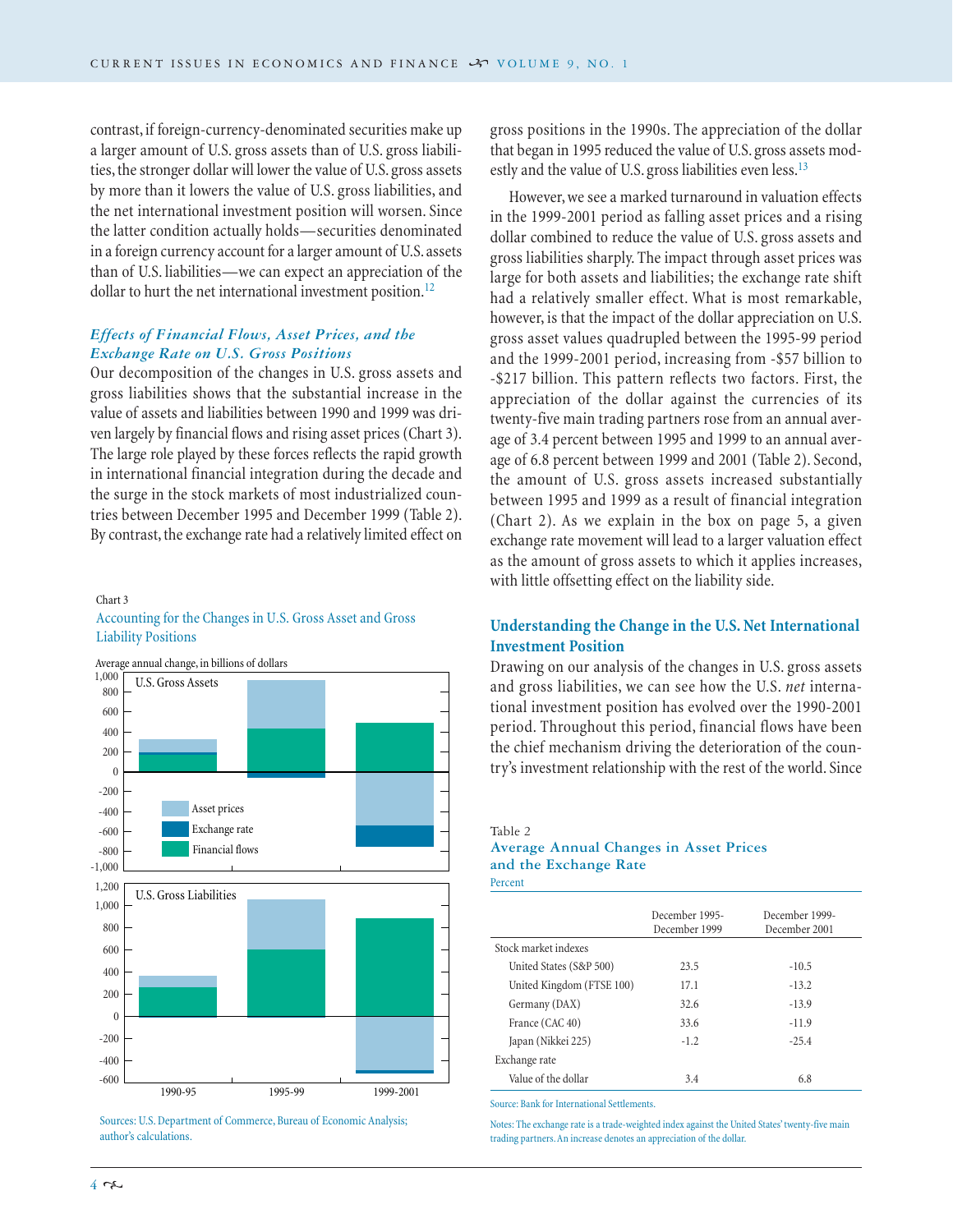#### **How Financial Integration Magnifies the Effect of Exchange Rate Fluctuations**

A simple example reveals why a movement in the exchange rate has a more substantial effect on countries that have acquired large gross asset and gross liability positions as a result of financial integration. Consider two cases: one in which the level of financial integration is low, with the value of U.S. assets and liabilities standing at \$100 billion and \$200 billion, respectively, and one in which the level of financial integration is high, with U.S. assets and liabilities valued at \$1,000 billion and \$1,100 billion, respectively. Note that in both cases, the United States is a net debtor, owing \$100 billion to the rest of the world.

Assume that the currency composition of assets and liabilities is the same in both cases. Specifically, suppose that U.S. liabilities are entirely denominated in dollars, while 40 percent of U.S. assets are denominated in foreign currency—a breakdown that conforms fairly closely to the actual composition of U.S. assets and liabilities.

Now consider the impact of a 10 percent appreciation of the dollar (see the table). In both the low-integration and the high-integration cases, the value of liabilities is unchanged

while the value of assets decreases by 4 percent (that is, 10 percent x 40 percent). When financial integration is high, however, this 4 percent reduction applies to a larger amount of assets, so in dollar terms the asset position contracts by more in the high-integration case (\$40 billion) than in the lowintegration case (\$4 billion).

The value of the net position then declines more in the high-integration case, both in dollar terms (\$40 billion as compared with \$4 billion) and relative to the initial value of the net position (40 percent as against 4 percent).

#### **Impact of a 10 Percent Dollar Appreciation** Billions of Dollars Except As Noted

|                                              | Level of Financial Integration |       |
|----------------------------------------------|--------------------------------|-------|
|                                              | Low                            | High  |
| Change in the value of liabilities           |                                |       |
| Change in the value of assets                |                                | $-40$ |
| Change in the value of the net position      |                                | $-40$ |
| Change in the initial net position (percent) |                                | $-40$ |

1999, however, valuation changes have also emerged as a significant contributor to the country's worsening position (Chart 4).

For most of the past decade, valuation changes played a negligible or mildly beneficial role. Between 1990 and 1995, these changes modestly strengthened the net international investment position, although not enough to overcome the negative effects of financial flows.<sup>14</sup> Valuation changes had an even smaller impact between 1995 and 1999, when the effects of rising asset prices and an appreciating dollar effectively canceled each other out.

As Chart 4 shows, however, the situation changed dramatically after 1999. Between 1999 and 2001, valuation changes accounted for 37 percent of the deterioration of the U.S. net international investment position. Although falling asset prices figured in this decline, their influence was small, because large decreases in the value of U.S. gross liabilities compensated for much of the reduction in the value of gross assets. By contrast, the impact of the exchange rate was substantial, with the strengthening of the dollar accounting for a remarkable 30 percent of the decline in the net international investment position. The size of the exchange rate effect in net terms owes much to the concentration of the effect on the asset side of the U.S. position; the liability side, largely denominated in dollars and thus insulated from changes in the dollar's value, provides little offset.

Our findings suggest that the rapid increase in the U.S. net foreign debt may be a somewhat less formidable problem than is often assumed. If one-third of the 1999-2001 acceleration reflects what is essentially an accounting effect from the strong dollar, then a decline in the value of the dollar should cause the mechanism to operate in reverse. Thus, the dollar depreciation we have observed since the beginning of 2002 may well improve the country's investment position with the rest of the world.

## Accounting for the Changes in the U.S. Net International Investment Position





Sources: U.S. Department of Commerce, Bureau of Economic Analysis; author's calculations.

Chart 4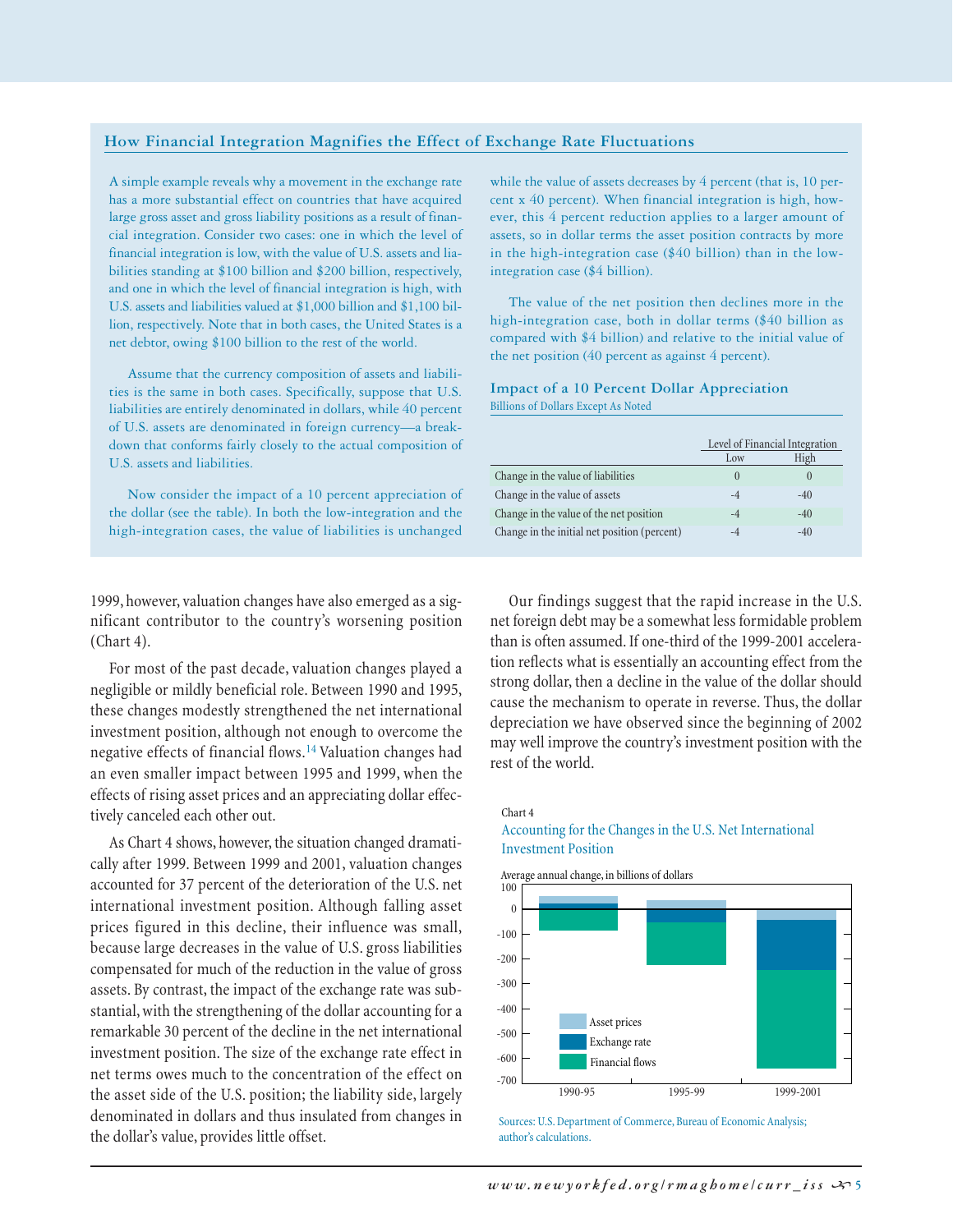## **A Closer Look at the U.S. Investment Position in Different Asset Categories**

Our analysis also allows us to identify the categories of securities in which valuation effects were concentrated. We focus first on foreign direct investment holdings and stocks, and then on bonds, including Treasury bills.

After increasing in the early 1990s, the U.S. net position in foreign direct investment and stocks fell in the second half of the decade; the decline accelerated after 1999. We find that valuation changes played a substantial role in the deterioration of this position, with the strong dollar since 1999 accounting for 58 percent of the total change (Chart 5). By contrast, valuation changes had only a marginal effect on the net investment position in bonds (Chart 6). This position was driven instead by financial flows as foreign investors stepped up their purchases of U.S. securities.

#### **Conclusion**

Chart 5

The U.S. net international investment position has substantially deteriorated over the last twenty years, with the pace accelerating in the last two years when the U.S. net debt to foreign investors doubled. While financial flows stemming from the current account deficits have been the primary source of the growing U.S. debt, our analysis shows that much of the recent acceleration stems from the appreciation of the dollar. This mechanical valuation effect accounts for nearly one-third of the deterioration of the net international investment position since the end of 1999—a sharp contrast with the past when valuation effects were either negligible or modestly advantageous. The more prominent role played by exchange rate movements reflects not only the large appreciation of the dollar in recent years, but also the dramatic increase in the amount of U.S. gross assets.

#### Average annual change, in billions of dollars Financial flows -350 -300 -250 -200 -150 -100 -50  $\sqrt{2}$ 50 100 1990-95 1995-99 1999-2001 Exchange rate Asset prices

# Net Foreign Direct Investment and Stocks

#### Chart 6 Net Bonds



Sources: U.S. Department of Commerce, Bureau of Economic Analysis; author's calculations.

Exchange rate changes are usually thought to affect the external position of a country through their impact on foreign trade. Thus, the depreciation of the dollar that began in early 2002 would be expected to improve the U.S. net international investment position by making exports more competitive and thereby reducing the U.S. reliance on foreign financial flows. The valuation effect examined in this article provides an additional mechanism through which the current depreciation of the dollar might improve the U.S. net position. Interestingly, while changes in foreign trade patterns are likely to emerge only over time, valuation changes have the advantage of taking effect immediately.

## **Notes**

1. Some commentators, however, have cautioned against too pessimistic a reading of the U.S. net international investment position, arguing that the accumulation of liabilities attests to other countries' confidence in the U.S. economy. See, for example, Cooper (2001).

2. The figures are published in the journal *Survey of Current Business* in the summer of the following year. See U.S. Department of Commerce, Bureau of Economic Analysis (1990-2002) for the estimates used in this article.

3. For a detailed discussion of the data sources and concepts, see Griever, Lee, and Warnock (2001).

4. See Nguyen (2002) for a discussion of the 2001 numbers. Earlier BEA numbers were subject to substantial revisions, as explained by Warnock and Cleaver (2002).

5. For more discussion of the valuation methods, see Landefeld and Lawson (1991) and Nguyen (2002).

6. The most recent International Monetary Fund data that permit an international comparison are for 2000, when the U.S. net debt accounted for 16 percent of GDP. The only industrialized countries posting larger debt-to-GDP ratios were Canada (23 percent), Sweden (42 percent), Australia (53 percent), and New Zealand (91 percent).

Sources: U.S. Department of Commerce, Bureau of Economic Analysis; author's calculations.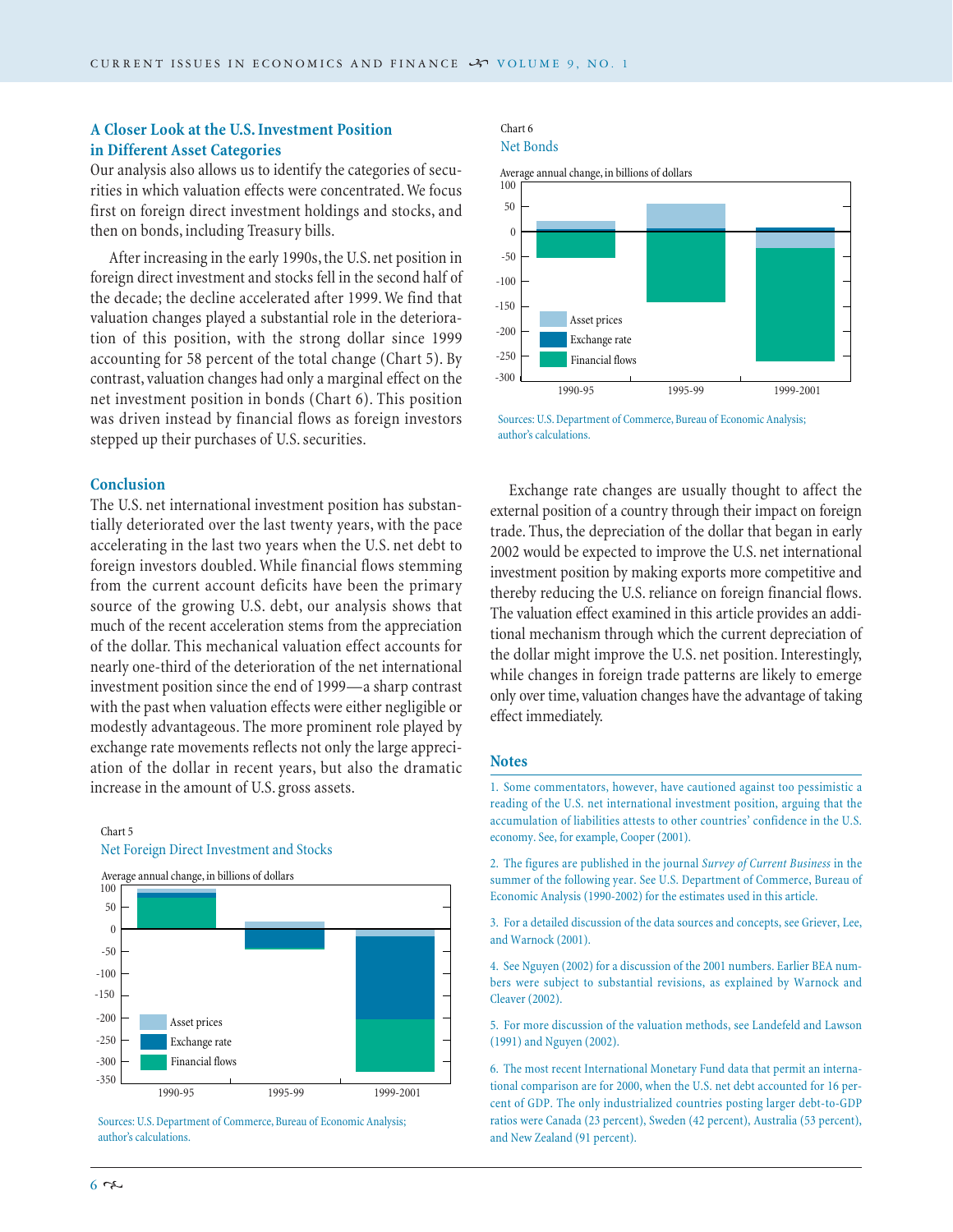7. The pickup in the pace is still apparent if we scale the data by GDP. Between 1982 and 1990, the ratio of the U.S. net international investment position to GDP decreased, on average, by 1.3 percentage points annually. The pace slowed down to an average annual decrease of 0.4 percentage point in 1990-95, then accelerated to annual decreases of 1.7 and 5.6 percentage points in 1995-99 and 1999-2001, respectively.

8. See Lane and Milesi-Ferretti (2002) for a discussion.

9. The pattern is similar if we scale the data by GDP. The average annual percentage point changes in the ratio of assets to GDP were as follows: 1.3 (1982- 90), 2.7 (1990-95), 6.6 (1995-99), and -6.2 (1999-2001). The corresponding values for the ratio of liabilities to GDP are 2.5, 3.1, 8.3, and -0.6.

10. For example, the July 2002 release includes a decomposition of the valuation between December 2000 and December 2001 but does not include a revised decomposition for earlier years.

11. The details of the estimation method are available upon request.

12. Stock holdings and foreign direct investment are typically denominated in the currency of the country where the investment takes place. Thus, European stocks are denominated and traded in euros, while U.S. stocks are denominated and traded in dollars. U.S. gross assets in foreign direct investment and equity are then mostly denominated in foreign currency, while U.S. gross liabilities in foreign direct investment and equity are mostly denominated in dollars.

As for bond holdings, recent benchmark surveys show that U.S. gross assets in these securities are denominated in foreign currency to a substantial extent. (The surveys are available at <http://www.treas.gov/tic/fpis.html>.) The 1997 survey of U.S. Holdings of Foreign Long-Term Securities shows that 42 percent of U.S.-held foreign bonds are denominated in foreign currency (Table 7, p. 12). On the liability side, the 2000 survey of Foreign Holdings of U.S. Long-Term Securities indicates that 90 percent of U.S. bond liabilities are denominated in dollars (Table 21, p. 70). For a discussion of the data on long-term securities, see Griever, Lee, and Warnock (2001).

13. Since the net international investment position is computed at the end of each year, we base our computations on the December values of asset prices and exchange rates.

14. In the 1980s, valuation changes also improved the net international investment position. The \$50 billion average annual decline in the net international investment position between 1982 and 1990 (Table 1) can be decomposed into a \$92 billion worsening from financial flows and a \$42 billion improvement from valuation changes.

#### **References**

- Cooper, Richard. 2001. "Is the U.S. Current Account Deficit Sustainable? Will It Be Sustained?" *Brookings Papers on Economic Activity*, no. 1: 217-26.
- Freund, Caroline. 2000. "Current Account Adjustments in Industrial Countries." Board of Governors of the Federal Reserve System, International Finance Discussion Papers, no. 692.
- Griever, William, Gary Lee, and Francis Warnock. 2001. "The U.S. System for Measuring Cross-Border Investment in Securities: A Primer with a Discussion of Recent Developments." *Federal Reserve Bulletin* 87, no. 10 (October): 633-50.
- Higgins, Matthew, and Thomas Klitgaard. 1998. "Viewing the Current Account Deficit as a Capital Inflow." Federal Reserve Bank of New York *Current Issues in Economics and Finance* 4, no. 13.
- International Monetary Fund (IMF). 2002. "Essays on Trade and Finance." Chap. 3 in *World Economic Outlook*, 65-107. September.
- Landefeld, Steven, and Ann Lawson. 1991. "Valuation of the U.S. Net International Investment Position." U.S. Department of Commerce, Bureau of Economic Analysis, *Survey of Current Business*, May: 40-9.
- Lane, Philip, and Gian Maria Milesi-Ferretti. 2002. "International Financial Integration." Paper presented at the Third Annual IMF Research Conference, Washington, D.C., November 7-8. See <http://www.imf.org/external/ pubs/ft/staffp/2002/00-00/pdf/lane.pdf>.
- Mann, Catherine L. 2002. "Perspectives on the U.S. Current Account Deficit and Sustainability." *Journal of Economic Perspectives* 16, no. 3 (summer):131-52.
- Nguyen, Elena L. 2002. "The International Investment Position of the United States at Yearend 2001." U.S. Department of Commerce, Bureau of Economic Analysis, *Survey of Current Business*, July: 10-9.
- U.S. Department of Commerce, Bureau of Economic Analysis. 1990-2002. *Survey of Current Business*, various issues.
- Warnock, Francis, and Chad Cleaver. 2002. "Financial Centers and the Geography of Capital Flows." Board of Governors of the Federal Reserve System, International Finance Discussion Papers, no. 722.

## **About the Author**

Cédric Tille is an economist in the International Research Function of the Research and Market Analysis Group.

*Current Issues in Economics and Finance* is published by the Research and Market Analysis Group of the Federal Reserve Bank of New York. Dorothy Meadow Sobol is the editor.

Subscriptions to *Current Issues* are free. Write to the Public Information Department, Federal Reserve Bank of New York, 33 Liberty Street, New York, N.Y. 10045-0001, or call 212-720-6134. Back issues are available at <**http://www.newyork fed.org/rmaghome/curr\_iss**>.

*The views expressed in this article are those of the author and do not necessarily reflect the position of the Federal Reserve Bank of New York or the Federal Reserve System.*